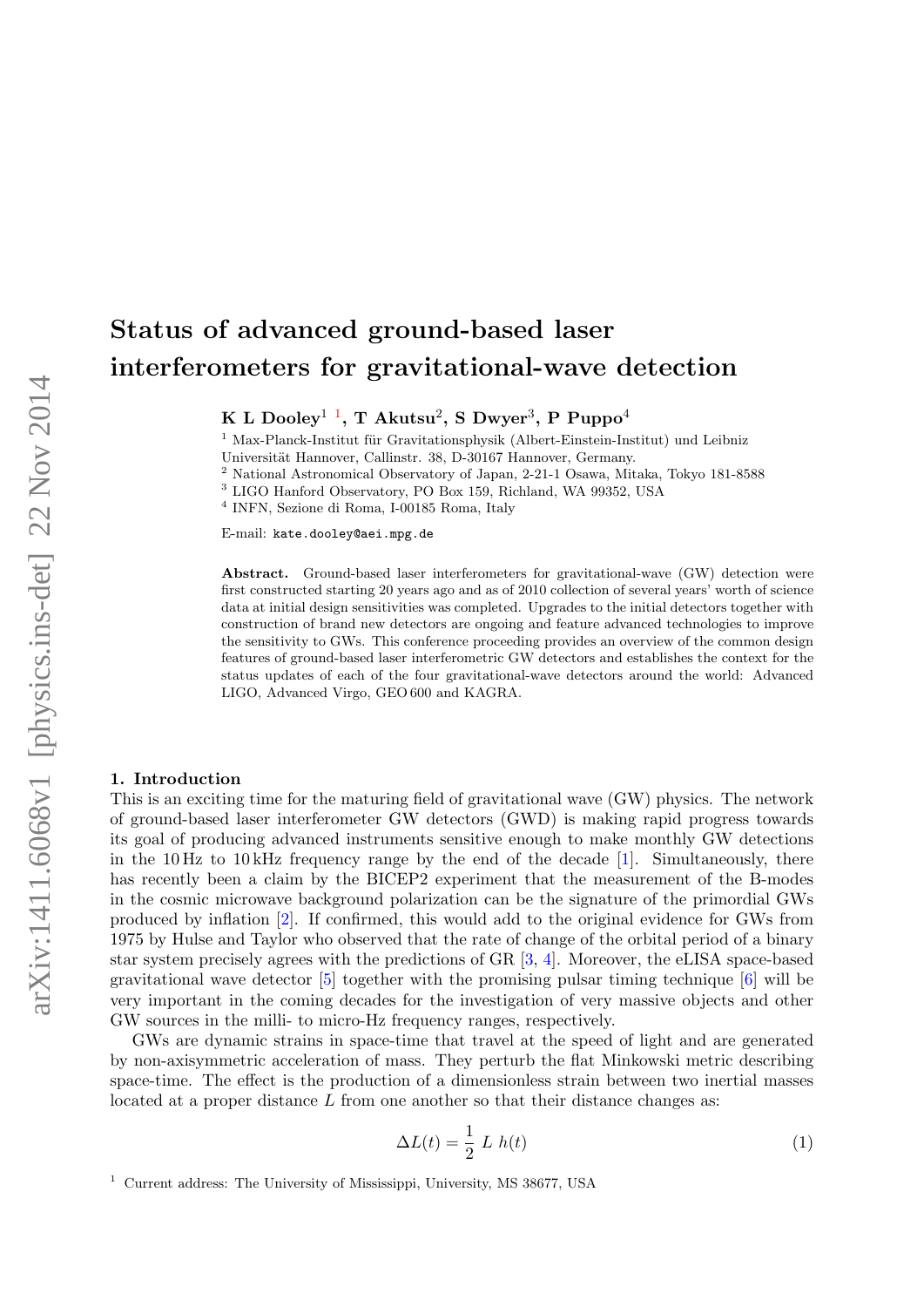

<span id="page-1-0"></span>Figure 1. Strain sensitivities achieved by the first generation detectors.

In the late 20th century following the era of the operation of bar detectors for GW detection [\[7\]](#page-6-0), large laser interferometers were identified as the promising route forward because of the very high strain sensitivities that could be achieved over a wide frequency band. R. Weiss produced the first detailed design study in 1972 of a large scale laser interferometer for GW detection, complete with calculations of fundamental noise sources [\[8\]](#page-6-1). Then, following the work of Forward [\[9\]](#page-6-2) who built the first laser interferometric GW detector prototype, many groups around the world proceeded to study the benefits of laser interferometry, build new prototypes, perfect the design, and push technology development [\[10,](#page-6-3) [11,](#page-6-4) [12,](#page-6-5) [13\]](#page-6-6).

The LIGO detectors in the U.S. [\[14\]](#page-6-7), the Virgo detector in Italy [\[15\]](#page-6-8), the GEO 600 detector in Germany [\[16\]](#page-6-9) and the TAMA 300 [\[17\]](#page-6-10) detector in Japan formed the first generation laserinterferometric GWD network. Construction of these projects began in the mid-1990s and then progressed in sequential commissioning and data-taking phases in the 2000s. These firstgeneration detectors achieved their original instrument sensitivity goals and are now undergoing major hardware upgrades to expand thousand-fold the observable volume of the cosmos. The strain sensitivities achieved by these initial detectors is shown in Figure [1.](#page-1-0) This paper describes the common design basics of the detectors and provides an overall summary of the current status of the worldwide network of GWDs, including a timeline for operations. The next four proceedings focus on the particular features and individual status of each of the advanced versions of these detectors [\[18,](#page-6-11) [19,](#page-6-12) [20,](#page-6-13) [21\]](#page-6-14).

## 2. Background

A direct detection of gravitational waves themselves has not yet been made, but this is also not a surprise. The rate estimates for coalescing binary neutron stars, for instance, predict a detection probability of one event in 100 years for the initial detector sensitivities [\[1\]](#page-5-0). About two years' worth of double-coincidence data were collected. Nonetheless, the LIGO and Virgo collaborations have already produced astrophysical results from the data collected thus far. They have placed an upper limit that beats previous best estimates of the fraction of spin-down power emitted in GWs from the Crab Pulsar [\[22\]](#page-6-15). They have also placed an upper limit at 100 Hz on the normalized energy density of the stochastic GW background of cosmological and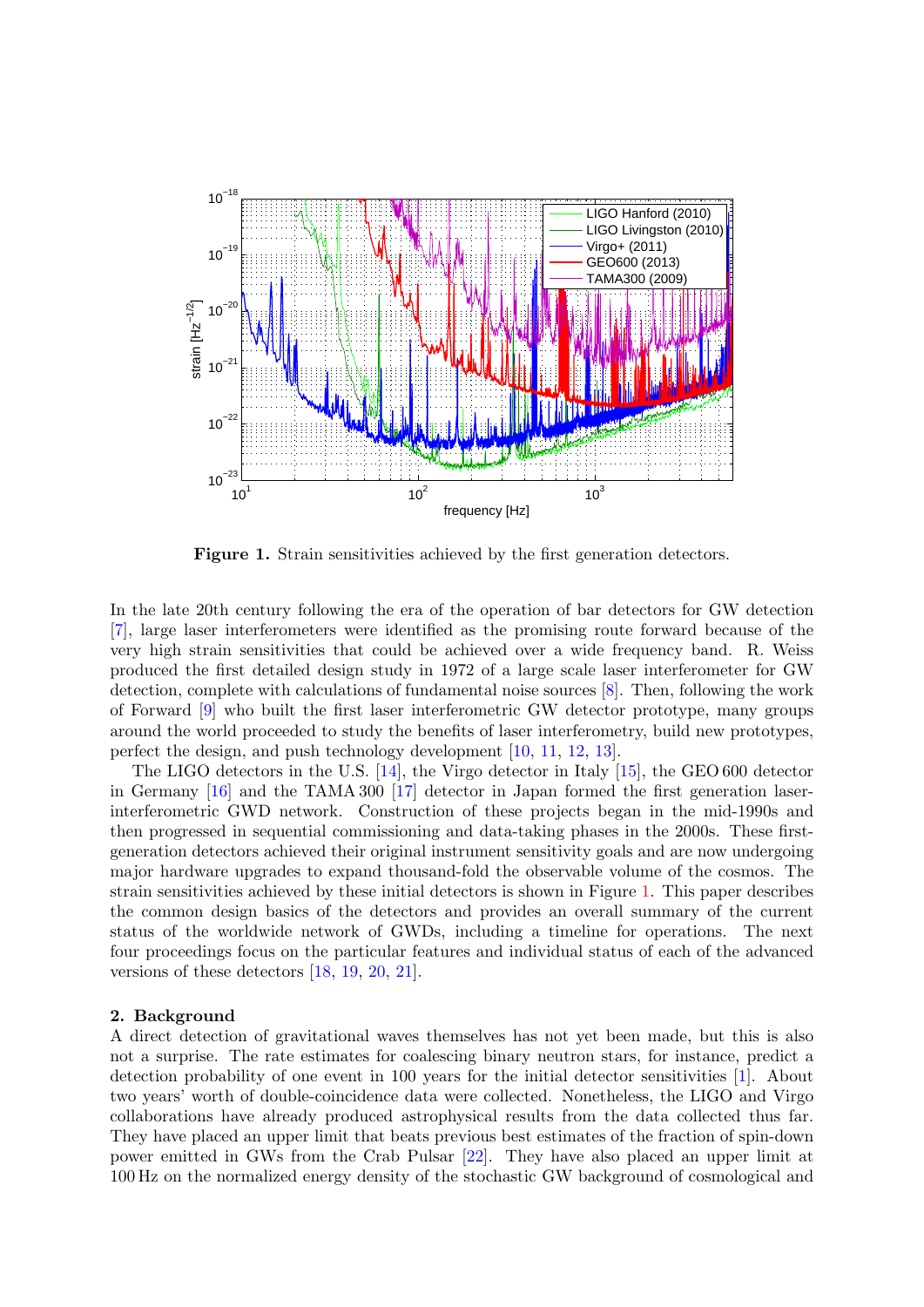

<span id="page-2-0"></span>Figure 2. Layout of advanced ground-based interferometric gravitational wave detectors (not to scale). To keep the interferometer in its linear operating range, the length sensing and control system must control five interferometer length degrees of freedom and keep both mode cleaner cavities on resonance. The differential arm degree of freedom is sensitive to gravitational waves, and is sensed by the photo-detector in transmission of the output mode cleaner. GEO 600 is the exception in that it has no arm cavities.

astrophysical origin, a result otherwise inaccessible to standard observational techniques [\[23\]](#page-6-16).

The last decade brought great advances in demonstrating the experimental feasibility of achieving the strain sensitivities required to witness astrophysical events and informed the design of today's generation of GWDs. Both LIGO and Virgo are re-using the infrastructure from the initial generation detectors and are replacing the hardware within the vacuum system. The upgraded detectors are called Advanced LIGO [\[24\]](#page-6-17) and Advanced Virgo [\[25\]](#page-6-18), respectively. TAMA 300 as well as CLIO, a prototype cryogenic laser interferometer [\[26\]](#page-6-19), informed the design of a brand new detector called KAGRA, the first underground, cryogenic laser interferometer [\[27,](#page-6-20) [28\]](#page-6-21). GEO 600 is keeping its infrastructure and most of its initial generation hardware, but is carrying out upgrades to demonstrate advanced techniques in a program called GEO-HF [\[29\]](#page-6-22). In addition, a proposal to expand LIGO's baseline by building an interferometer in India is moving forward.

#### 3. Detector design overview

The typical advanced detector configuration is that of a dual-recycled Fabry-Perot Michelson (DRFPM) laser interferometer as depicted in Figure [2.](#page-2-0) A power amplified, and intensity and frequency stabilized Nd:YAG solid state laser system injects linear-polarized 1064 nm light into a triangular input mode-cleaner (IMC) cavity. The IMC suppresses laser frequency noise and provides spatial filtering of the laser beam to reduce beam jitter that could otherwise couple to the GW readout. A beam splitter (BS) sends the beam to the two Fabry-Perot arms, which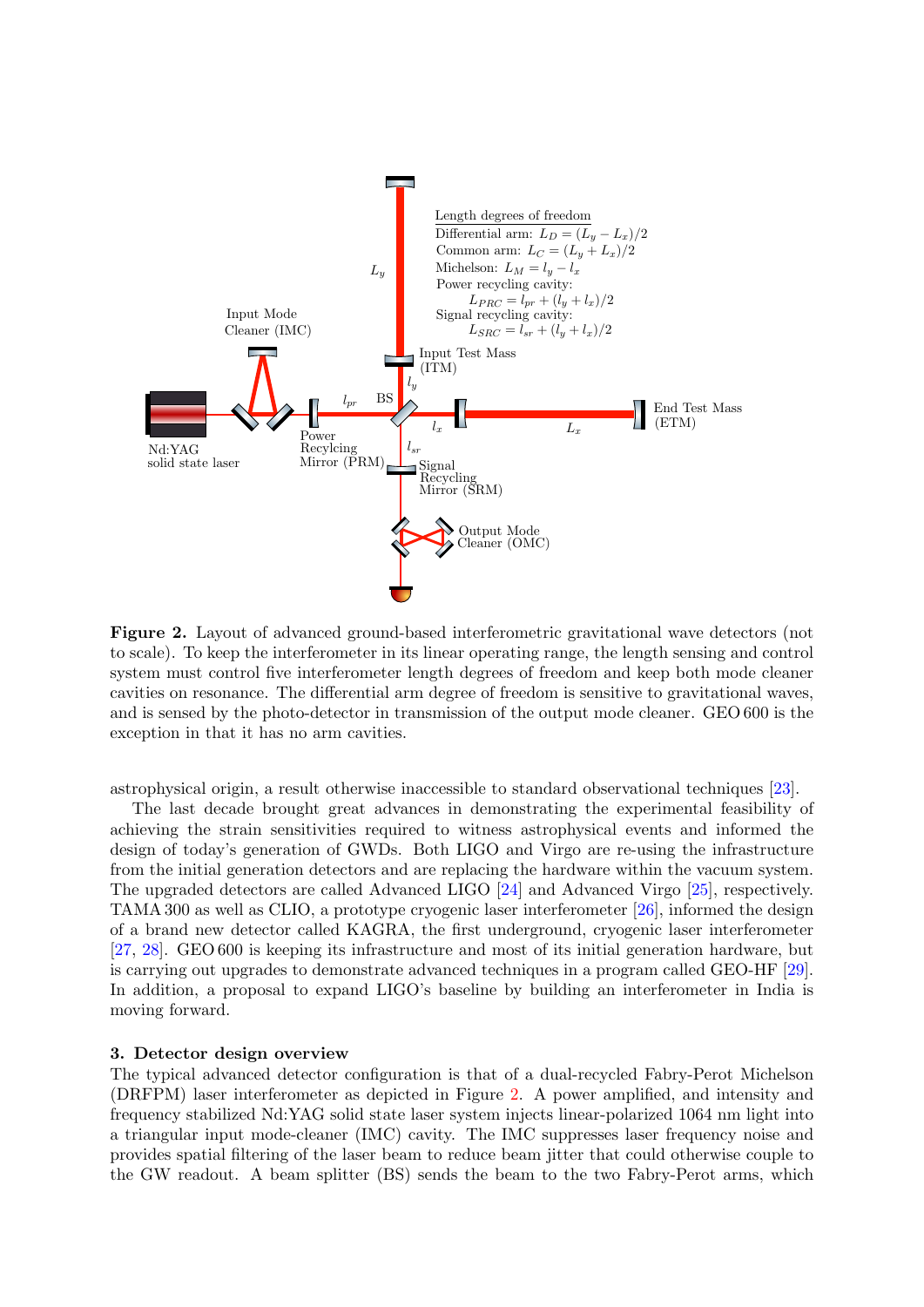are made of an input test mass mirror (ITM) and an end test mass mirror (ETM). Both arms are of km-scale lengths and are set to maintain nearly perfect destructive interference of the recombined light at the anti-symmetric (AS) port which carries the GW information. Here, the beam is directed to an output mode-cleaning (OMC) cavity and then onto a photo-detector. The OMC transmits only the signal-carrying light to improve the signal-to-noise ratio.

A power recycling mirror at the symmetric port directs the constructively-interfered light back into the interferometer. The transmissivity of the power recycling mirror is set to match the losses of the main optics to create a nearly critically coupled cavity. A signal recycling mirror at the anti-symmetric port creates an additional cavity which can be used to adjust the storage time of the gravitational wave signal in the interferometer and thus the frequency response of the detector. The signal recycling mirror has a transmissivity selected to compromise between high and low frequency sensitivity based on thermal noise and laser power. Until a few years ago all detectors used heterodyne readout. Since approximately 2008 as part of intermediary upgrades to the initial detectors  $[30]$ , homodyne  $(DC)$  readout was implemented together with the addition of an OMC [\[31,](#page-6-24) [32\]](#page-6-25).

Nearly the entire interferometer is enclosed in an ultra high vacuum (UHV) system to render phase noise of residual gas unimportant and to keep the optics free of dust. The primary interferometer optics are suspended as pendulums to decouple them from ground motion so that they act like free masses in the horizontal plane at the frequencies in the GW detection band. To minimize the impact of thermal noise, the mirror suspensions are designed to minimize dissipation and, in the case of KAGRA, operated at cryogenic temperatures. Each mirror is equipped with actuators for coarse and fine control of the mirror position and orientation.

A feedback control system is implemented to hold the system sufficiently near the intended operating point so that the response to residual deviations remains linear. Calibration of the detector must take into account the action of the control system and the frequency response of the detector [\[33\]](#page-6-26). The various length (illustrated in Figure [2\)](#page-2-0) and angular degrees of freedom are sensed through the use of radio-frequency sidebands on the carrier light that are created through phase modulation by electro-optic modulators. The differential arm length signal is sensitive to gravitational waves, and is sensed using homodyne readout in transmission of the OMC, where the GW signal is encoded as power variations of the light. The standard technique for locking optical cavities is the Pound–Drever–Hall method of laser frequency stabilization [\[34\]](#page-6-27). Although the interferometer is an analog instrument, it is interfaced through a digital control system which allows complex filters to be implemented and tuned from the control room.

The sources of noise that contaminate the detector's output can be grouped into two categories: displacement noise and sensing noise. Displacement noises are those that create real motion of the mirrors, while sensing noises are those that arise in the process of measuring the mirrors' position. The primary displacement noise that plagues terrestrial laser interferometers at very low frequencies is motion of the ground, i.e. seismic noise. Thermal motion of the mirrors, their dielectric coatings and suspensions as well as quantum radiation pressure noise are the other two types of displacement noise which dominate in the low- to mid-frequency range [\[35\]](#page-6-28). The primary sensing noise is shot noise that arises from the Poisson statistics of photon arrival at the photodetector.

Figure [3](#page-4-0) shows the spectra of these ultimate limits to the performance of each of the GW detectors in the advanced detector network. Each curve reflects the incoherent sum of fundamental noise sources, which gives a likely best limit to performance. The actual sensitivity will depend also on technical noise sources. The narrow lines in each of the noise curves represent the thermally-excited violin modes of the test mass suspension fibers. Quantum noise and thermal noise play the dominant roles in limiting the sensitivity of each of the detectors. The frequency at which there is a dip in the noise together with the shapes of the noise curves are largely affected by the signal recycling parameters, which may be adjusted during the course of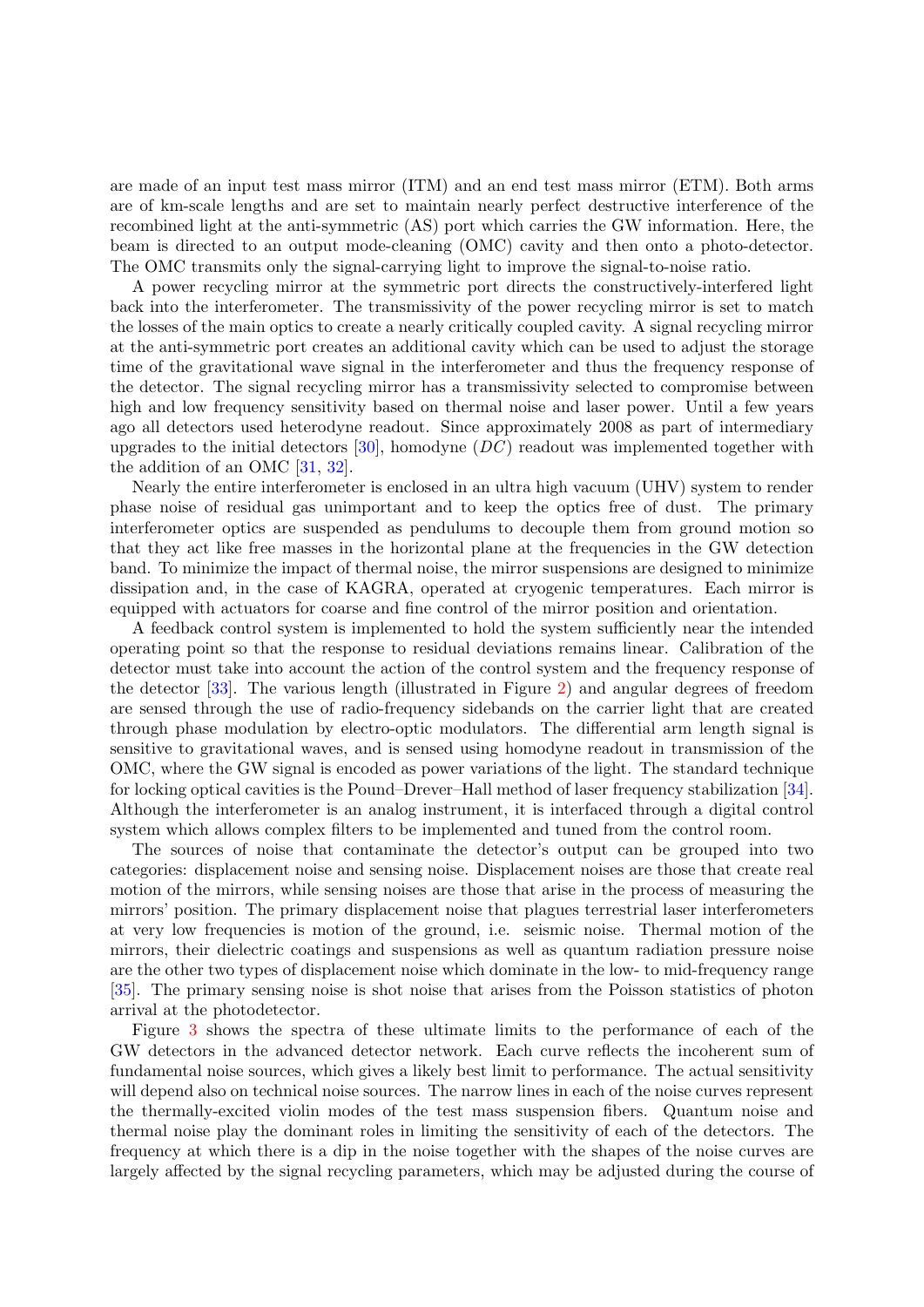

<span id="page-4-0"></span>Figure 3. Prediction of the incoherent sum of fundamental noise sources which give a likely best limit to the performance of each of the instruments in the advanced detector network. Noise curves for both Advanced Virgo and KAGRA show a de-tuned signal recycling configuration optimized for sensitivity to neutron star binaries [\[25,](#page-6-18) [27,](#page-6-20) [36\]](#page-6-29), whereas the Advanced LIGO and GEO-HF noise curves are shown with zero de-tuning [\[37,](#page-6-30) [38\]](#page-6-31).

Table 1. Some design properties of each of the four GWDs. DRFPMI stands for dual-recycled Fabry-Perot Michelson.

<span id="page-4-1"></span>

|                        | Advanced LIGO   | Advanced Virgo  | <b>GEO-HF</b>   | <b>KAGRA</b>    |
|------------------------|-----------------|-----------------|-----------------|-----------------|
| arm length             | 4 km            | $3 \text{ km}$  | $2\times600$ m  | $3 \text{ km}$  |
| power recycling gain   | 44              | 39              | 900             | 11              |
| arm power              | 800 kW          | 700 kW          | $20 \text{ kW}$ | $400$ kW        |
| $#$ of pendulum stages | 4               | 8               | 3               | 6               |
| mirror mass            | $40 \text{ kg}$ | $42 \text{ kg}$ | $6 \text{ kg}$  | $23 \text{ kg}$ |
| mirror material        | fused silica    | fused silica    | fused silica    | sapphire        |
| temperature            | room            | room            | room            | cryogenic       |
| topology               | <b>DRFPMI</b>   | <b>DRFPMI</b>   | <b>DRMI</b>     | <b>DRFPMI</b>   |

operation of the advanced detectors. We postpone the detailed description of each noise curve to the proceedings dedicated to each detector. Table [1](#page-4-1) provides an overview comparing some of the major properties of each of the detector designs.

## 4. Outlook

The advanced detectors form a four-site network which is crucial for GW signal characterization. The sky coverage depends on the detector locations and orientations. The two LIGO detectors are nearly aligned for maximum correlation, but they are relatively close together which results in signals that have largely redundant information about the source direction and character. For this reason, only the four-site network can provide full sky coverage [\[39\]](#page-6-32).

Another important feature of a detector network is sky localization for electro-magetic follow ups and multi-messenger investigations. In the case of signals from coalescing binary neutron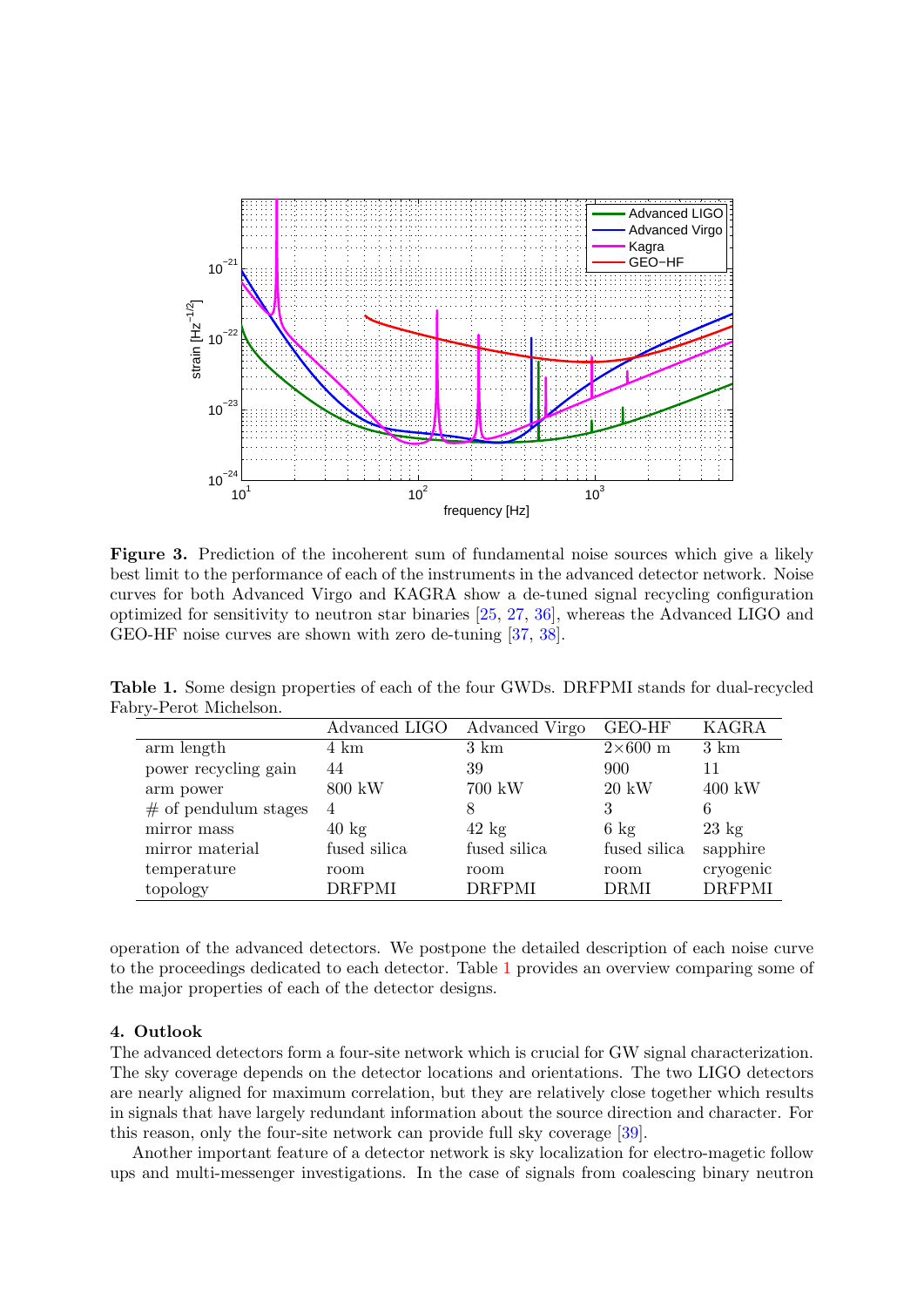|             | 1990s                  | 2000s                                      | 2010s |                              |                |
|-------------|------------------------|--------------------------------------------|-------|------------------------------|----------------|
|             |                        |                                            |       |                              |                |
| <b>LIGO</b> | Construction           | Commissioning<br>Science runs              |       | aLIGO                        | Observing runs |
| Virgo       | Construction           | Commissioning<br>Science                   |       | aVirgo                       | Observing runs |
| <b>GEO</b>  |                        | Commissioning<br>Construction Science runs |       | <b>GEO-HF</b><br>Astrowatch  |                |
| TAMA/KAGRA  | <b>TAMA</b><br>Constr. | Commissioning<br>Science                   |       | <b>KAGRA</b><br>Construction | Observing runs |

<span id="page-5-6"></span>Figure 4. Timeline showing the approximate dates for construction, commissioning and science runs of each of the ground based GWDs. The first joint science runs in the advanced detector era are expected to begin taking place by late 2015.

star systems, the two Advanced LIGO detectors, Advanced Virgo, and KAGRA would provide a localization accuracy of 10 deg<sup>2</sup> for 50% of the sources, while a five site network, including LIGO India, would improve the accuracy to 5 deg<sup>2</sup> for 30  $\%$  of the sources [\[40,](#page-6-33) [41\]](#page-6-34). This network of GW detectors together with the joint detection of the electro-magnetic counterparts is poised to open a promising window to gravitational wave astronomy.

Figure [4](#page-5-6) shows a timeline of the construction, commissioning, and science run stages of each of the GWDs. The down times for each of the detectors is a bit staggered, with GEO 600 serving the role of being the sole detector online for the entirety of the period when the other detectors are offline. Commissioning and science run stages of the advanced detectors will be interspersed to allow for possible early results once astrophysically interesting sensitivities are reached, but before design sensitivity is reached [\[42\]](#page-6-35). The early science runs are likely to start in late 2015 with the Advanced LIGO detectors, and Advanced Virgo and KAGRA will join in due time.

Together with the promise of continuing to add to the collection of upper limits on GW emission in the era of advanced detectors, the first direct detection of GWs is expected to be made in only a couple years' time from now. A first detection is expected to witness an event such as a binary neutron star coalescence [\[1\]](#page-5-0).

### Acknowledgements

The authors gratefully acknowledge the support of the United States National Science Foundation for the construction and operation of the LIGO Laboratory; the Science and Technology Facilities Council of the United Kingdom, the Max-Planck-Society, and the State of Niedersachsen/Germany for support of the construction and operation of the GEO600 detector; the Italian Istituto Nazionale di Fisica Nucleare and the French Centre National de la Recherche Scientifique for the construction and operation of the Virgo detector; and the Japan Society for the Promotion of Science (JSPS) Core-to-Core Program A, Advanced Research Networks, and Grant-in-Aid for Specially Promoted Research of the KAGRA project. This document has been assigned LIGO document number LIGO-P1400153.

#### References

- <span id="page-5-0"></span>[1] Abadie J et al. 2010 Classical and Quantum Gravity  $27$  173001+
- <span id="page-5-1"></span>[2] Ade P et al. (BICEP2 Collaboration) 2014 Phys. Rev. Lett. 112(24) 241101
- <span id="page-5-2"></span>[3] Hulse R A and Taylor J H 1975 Astrophys. J. Lett. 195 L51–L53
- <span id="page-5-3"></span>[4] Weisberg J M and Taylor J H 2005 Binary Radio Pulsars (Astronomical Society of the Pacific Conference Series vol 328)
- <span id="page-5-4"></span>[5] Danzmann K and the LISA study team 1996 Classical and Quantum Gravity 13 A247
- <span id="page-5-5"></span>[6] Hobbs G et al. 2010 Classical and Quantum Gravity 27 084013+